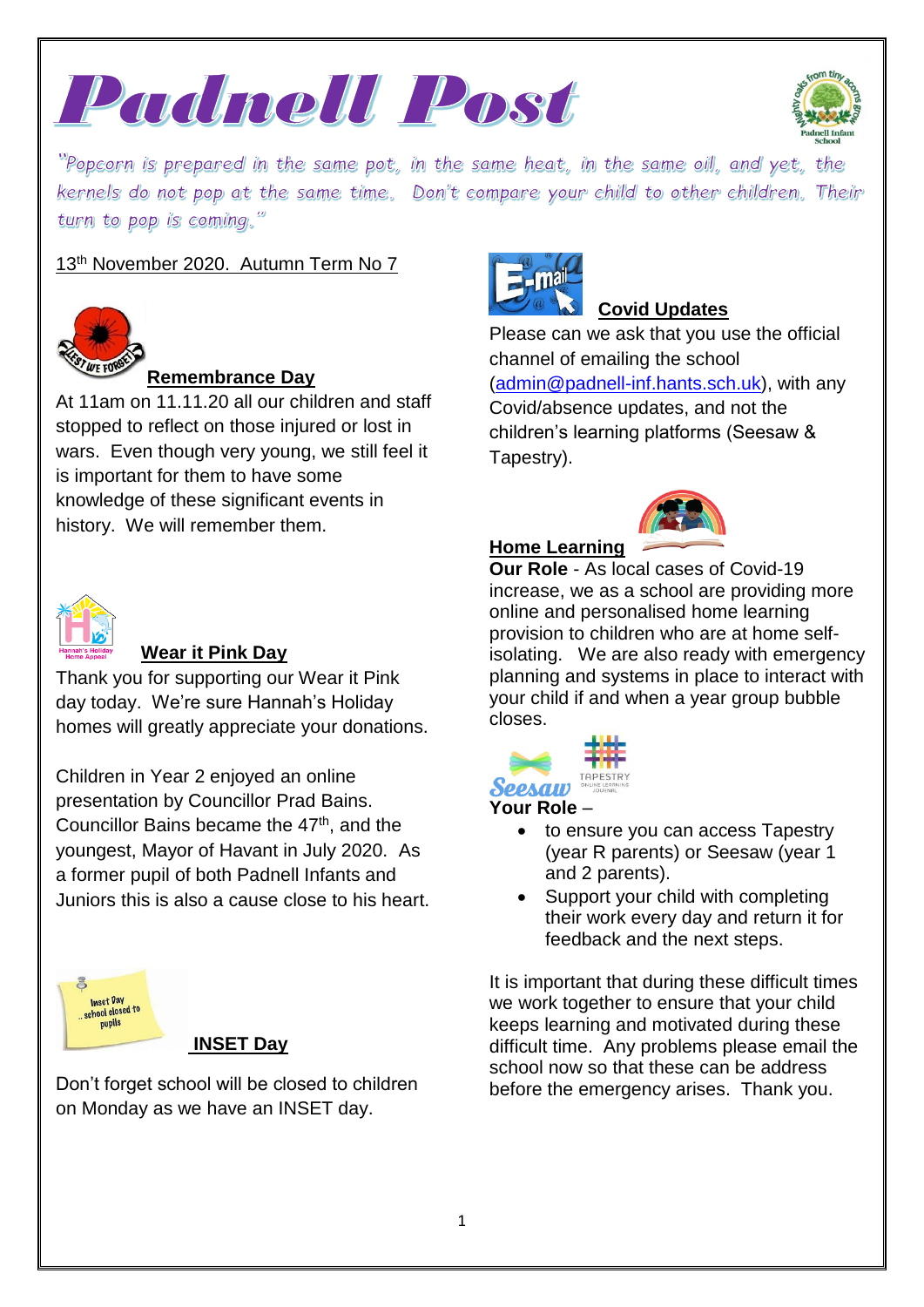



"Popcorn is prepared in the same pot, in the same heat, in the same oil, and yet, the kernels do not pop at the same time. Don't compare your child to other children. Their turn to pop is coming."

### **Social Distancing**



With the introduction of masks, it seems that everyone has got a bit more lax with social distancing, especially at the end of the day. Please ensure you are keeping our community safe by keeping your 2m distance when exiting the school grounds. All children should also walk out with their adult and not run ahead. Thank you.



# **Parents Evening Questionnaire**

As promised before half term, we are asking for your feedback on the recent parents' evenings held on zoom. A number of informal feedback comments were received stating how positive these were but is this the whole picture? Please complete the online questionnaire (link below), it is only 4 questions and should take just a few minutes. Thank you.

[https://docs.google.com/forms/d/e/1FAIpQLS](https://docs.google.com/forms/d/e/1FAIpQLScNG1-nCpuxGhvPNHUwEpn2DxcARrxL0p-OgNa3j1mD0fElQg/viewform?usp=sf_link) [cNG1-nCpuxGhvPNHUwEpn2DxcARrxL0p-](https://docs.google.com/forms/d/e/1FAIpQLScNG1-nCpuxGhvPNHUwEpn2DxcARrxL0p-OgNa3j1mD0fElQg/viewform?usp=sf_link)[OgNa3j1mD0fElQg/viewform?usp=sf\\_link](https://docs.google.com/forms/d/e/1FAIpQLScNG1-nCpuxGhvPNHUwEpn2DxcARrxL0p-OgNa3j1mD0fElQg/viewform?usp=sf_link)



### **Christmas Dinner**

As you can see from the attached letter, the children will have a Christmas lunch on Wednesday 16<sup>th</sup> December. Please email us by Friday 4<sup>th</sup> December if your child would like a green option, or to bring a packed lunch. If we don't receive an email your child will be ordered a red lunch.



### **Governors**

Our Governors continue to meet virtually to ensure the school remains compliant and to support the school during these challenging times. Our thanks to Mrs Hall for joining as a Parent Governor ensuring your views are represented. This term most monitoring visits have been virtual too but we are hopeful that later on in the year we will be able to welcome all governors back into school to share evidence first hand.

#### **Be Bright Be Seen**



Over the last week, the children have been reminded how important it is to keep themselves safe as the early evenings draw in. Our thanks to Cowplain Funeralcare for the donation of the badges which can be worn as a reflector either on a coat or their school book bag.



# **Worried about your child's**

**weight? Concerned about their eating habits?**

Lockdown seems to have added to concerns about children being overweight. This is always a delicate issue to raise with parents but if you feel you need some non-judgmental advice either from Jo Foster our home link worker or the school nurses, do please contact the school office.